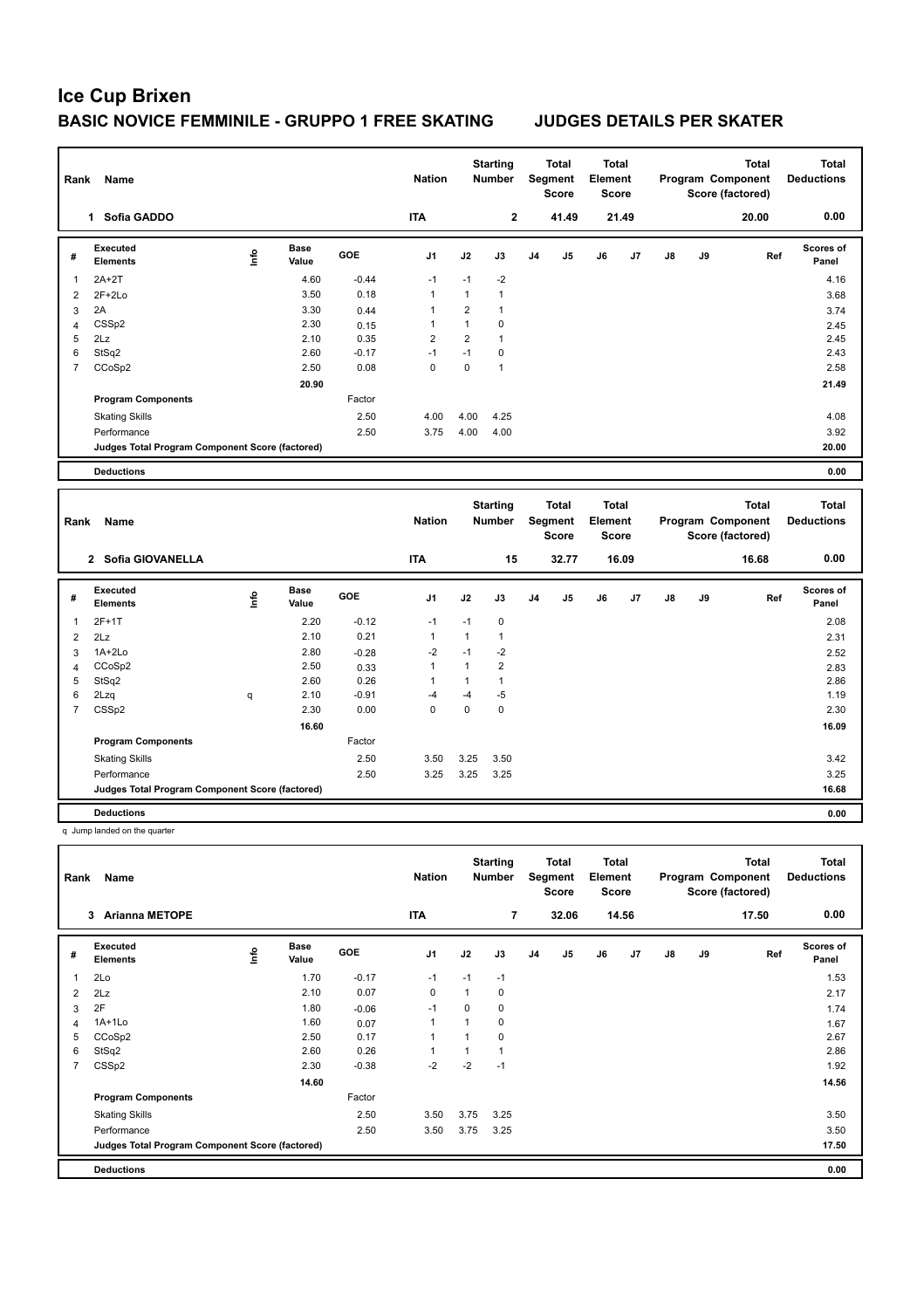| Rank           | Name                                            |    |                      |         | <b>Nation</b>  |      | <b>Starting</b><br><b>Number</b> |                | Total<br>Segment<br><b>Score</b> | <b>Total</b><br>Element<br><b>Score</b> |       |               |    | Total<br>Program Component<br>Score (factored) | <b>Total</b><br><b>Deductions</b> |
|----------------|-------------------------------------------------|----|----------------------|---------|----------------|------|----------------------------------|----------------|----------------------------------|-----------------------------------------|-------|---------------|----|------------------------------------------------|-----------------------------------|
|                | 4 Linda VARESCO                                 |    |                      |         | <b>ITA</b>     |      | 16                               |                | 31.82                            |                                         | 15.99 |               |    | 15.83                                          | 0.00                              |
| #              | Executed<br><b>Elements</b>                     | ۴ů | <b>Base</b><br>Value | GOE     | J <sub>1</sub> | J2   | J3                               | J <sub>4</sub> | J <sub>5</sub>                   | J6                                      | J7    | $\mathsf{J}8$ | J9 | Ref                                            | <b>Scores of</b><br>Panel         |
| $\overline{1}$ | 2Aq                                             | q  | 3.30                 | $-1.65$ | $-5$           | $-5$ | $-5$                             |                |                                  |                                         |       |               |    |                                                | 1.65                              |
| 2              | 2Lz                                             |    | 2.10                 | 0.14    | 1              | 1    | 0                                |                |                                  |                                         |       |               |    |                                                | 2.24                              |
| 3              | CSSp2                                           |    | 2.30                 | 0.00    | 1              | 0    | $-1$                             |                |                                  |                                         |       |               |    |                                                | 2.30                              |
| 4              | $2F+2Lo$                                        |    | 3.50                 | $-0.42$ | $-2$           | $-2$ | $-3$                             |                |                                  |                                         |       |               |    |                                                | 3.08                              |
| 5              | StSq1                                           |    | 1.80                 | 0.00    | 0              | 0    | $\mathbf 0$                      |                |                                  |                                         |       |               |    |                                                | 1.80                              |
| 6              | $2S+2T$                                         |    | 2.60                 | $-0.26$ | $-2$           | $-2$ | $-2$                             |                |                                  |                                         |       |               |    |                                                | 2.34                              |
| 7              | CCoSp2                                          |    | 2.50                 | 0.08    | 0              | 0    | 1                                |                |                                  |                                         |       |               |    |                                                | 2.58                              |
|                |                                                 |    | 18.10                |         |                |      |                                  |                |                                  |                                         |       |               |    |                                                | 15.99                             |
|                | <b>Program Components</b>                       |    |                      | Factor  |                |      |                                  |                |                                  |                                         |       |               |    |                                                |                                   |
|                | <b>Skating Skills</b>                           |    |                      | 2.50    | 3.25           | 3.25 | 3.25                             |                |                                  |                                         |       |               |    |                                                | 3.25                              |
|                | Performance                                     |    |                      | 2.50    | 3.25           | 3.00 | 3.00                             |                |                                  |                                         |       |               |    |                                                | 3.08                              |
|                | Judges Total Program Component Score (factored) |    |                      |         |                |      |                                  |                |                                  |                                         |       |               |    |                                                | 15.83                             |
|                | <b>Deductions</b>                               |    |                      |         |                |      |                                  |                |                                  |                                         |       |               |    |                                                | 0.00                              |

q Jump landed on the quarter

| Rank | Name                                            |                |                      |            | <b>Nation</b>  |          | <b>Starting</b><br><b>Number</b> |                | Total<br>Segment<br><b>Score</b> | <b>Total</b><br>Element<br><b>Score</b> |       |               |    | <b>Total</b><br>Program Component<br>Score (factored) | <b>Total</b><br><b>Deductions</b> |
|------|-------------------------------------------------|----------------|----------------------|------------|----------------|----------|----------------------------------|----------------|----------------------------------|-----------------------------------------|-------|---------------|----|-------------------------------------------------------|-----------------------------------|
|      | <b>Lia Emma LEPORATTI</b><br>5                  |                |                      |            | <b>ITA</b>     |          | 10                               |                | 31.14                            |                                         | 15.08 |               |    | 16.06                                                 | 0.00                              |
| #    | Executed<br><b>Elements</b>                     | $\frac{6}{10}$ | <b>Base</b><br>Value | <b>GOE</b> | J <sub>1</sub> | J2       | J3                               | J <sub>4</sub> | J <sub>5</sub>                   | J6                                      | J7    | $\mathsf{J}8$ | J9 | Ref                                                   | Scores of<br>Panel                |
| 1    | $1A+2Lo$                                        |                | 2.80                 | 0.06       | 0              |          | 0                                |                |                                  |                                         |       |               |    |                                                       | 2.86                              |
| 2    | $2F+2T$                                         |                | 3.10                 | 0.00       | $\mathbf 0$    | $\Omega$ | 0                                |                |                                  |                                         |       |               |    |                                                       | 3.10                              |
| 3    | CSSp2                                           |                | 2.30                 | 0.08       | $\mathbf{1}$   | 0        | 0                                |                |                                  |                                         |       |               |    |                                                       | 2.38                              |
| 4    | 2Lze                                            | e              | 1.68                 | $-0.67$    | -3             | $-5$     | $-4$                             |                |                                  |                                         |       |               |    |                                                       | 1.01                              |
| 5    | 2S                                              |                | 1.30                 | 0.09       | $\mathbf{1}$   |          | 0                                |                |                                  |                                         |       |               |    |                                                       | 1.39                              |
| 6    | StSq1                                           |                | 1.80                 | 0.12       | 1              |          | 0                                |                |                                  |                                         |       |               |    |                                                       | 1.92                              |
| 7    | CCoSp2                                          |                | 2.50                 | $-0.08$    | 0              | 0        | $-1$                             |                |                                  |                                         |       |               |    |                                                       | 2.42                              |
|      |                                                 |                | 15.48                |            |                |          |                                  |                |                                  |                                         |       |               |    |                                                       | 15.08                             |
|      | <b>Program Components</b>                       |                |                      | Factor     |                |          |                                  |                |                                  |                                         |       |               |    |                                                       |                                   |
|      | <b>Skating Skills</b>                           |                |                      | 2.50       | 3.50           | 3.25     | 3.00                             |                |                                  |                                         |       |               |    |                                                       | 3.25                              |
|      | Performance                                     |                |                      | 2.50       | 3.25           | 3.25     | 3.00                             |                |                                  |                                         |       |               |    |                                                       | 3.17                              |
|      | Judges Total Program Component Score (factored) |                |                      |            |                |          |                                  |                |                                  |                                         |       |               |    |                                                       | 16.06                             |
|      | <b>Deductions</b>                               |                |                      |            |                |          |                                  |                |                                  |                                         |       |               |    |                                                       | 0.00                              |

e Wrong edge

| Rank           | Name<br><b>Emma SERANI</b>                      |      |                      |            | <b>Nation</b>  |             | <b>Starting</b><br><b>Number</b> |                | Total<br>Segment<br><b>Score</b> | <b>Total</b><br>Element<br><b>Score</b> |       |               |    | <b>Total</b><br>Program Component<br>Score (factored) | <b>Total</b><br><b>Deductions</b> |
|----------------|-------------------------------------------------|------|----------------------|------------|----------------|-------------|----------------------------------|----------------|----------------------------------|-----------------------------------------|-------|---------------|----|-------------------------------------------------------|-----------------------------------|
|                | 6                                               |      |                      |            | <b>ITA</b>     |             | 13                               |                | 28.93                            |                                         | 14.35 |               |    | 14.58                                                 | 0.00                              |
| #              | Executed<br><b>Elements</b>                     | ١nfo | <b>Base</b><br>Value | <b>GOE</b> | J <sub>1</sub> | J2          | J3                               | J <sub>4</sub> | J <sub>5</sub>                   | J6                                      | J7    | $\mathsf{J}8$ | J9 | Ref                                                   | <b>Scores of</b><br>Panel         |
|                | CSSp2                                           |      | 2.30                 | 0.08       | $\mathbf{1}$   | $\mathbf 0$ | 0                                |                |                                  |                                         |       |               |    |                                                       | 2.38                              |
| 2              | 2Lo+1A+SEQ                                      |      | 2.24                 | $-0.06$    | 0              | 0           | $-1$                             |                |                                  |                                         |       |               |    |                                                       | 2.18                              |
| 3              | 2F                                              |      | 1.80                 | 0.00       | 0              | 0           | $\mathbf 0$                      |                |                                  |                                         |       |               |    |                                                       | 1.80                              |
| 4              | CCoSp2                                          |      | 2.50                 | $-0.08$    | $\mathbf 0$    | $\mathbf 0$ | $-1$                             |                |                                  |                                         |       |               |    |                                                       | 2.42                              |
| 5              | 2S                                              |      | 1.30                 | $-0.17$    | $-1$           | $-1$        | $-2$                             |                |                                  |                                         |       |               |    |                                                       | 1.13                              |
| 6              | 2Lo+1A+SEQ                                      |      | 2.24                 | $-0.23$    | $-1$           | $-1$        | $-2$                             |                |                                  |                                         |       |               |    |                                                       | 2.01                              |
| $\overline{7}$ | StSq2                                           |      | 2.60                 | $-0.17$    | $-1$           | $-1$        | 0                                |                |                                  |                                         |       |               |    |                                                       | 2.43                              |
|                |                                                 |      | 14.98                |            |                |             |                                  |                |                                  |                                         |       |               |    |                                                       | 14.35                             |
|                | <b>Program Components</b>                       |      |                      | Factor     |                |             |                                  |                |                                  |                                         |       |               |    |                                                       |                                   |
|                | <b>Skating Skills</b>                           |      |                      | 2.50       | 3.00           | 3.00        | 3.00                             |                |                                  |                                         |       |               |    |                                                       | 3.00                              |
|                | Performance                                     |      |                      | 2.50       | 2.75           | 2.75        | 3.00                             |                |                                  |                                         |       |               |    |                                                       | 2.83                              |
|                | Judges Total Program Component Score (factored) |      |                      |            |                |             |                                  |                |                                  |                                         |       |               |    |                                                       | 14.58                             |
|                | <b>Deductions</b>                               |      |                      |            |                |             |                                  |                |                                  |                                         |       |               |    |                                                       | 0.00                              |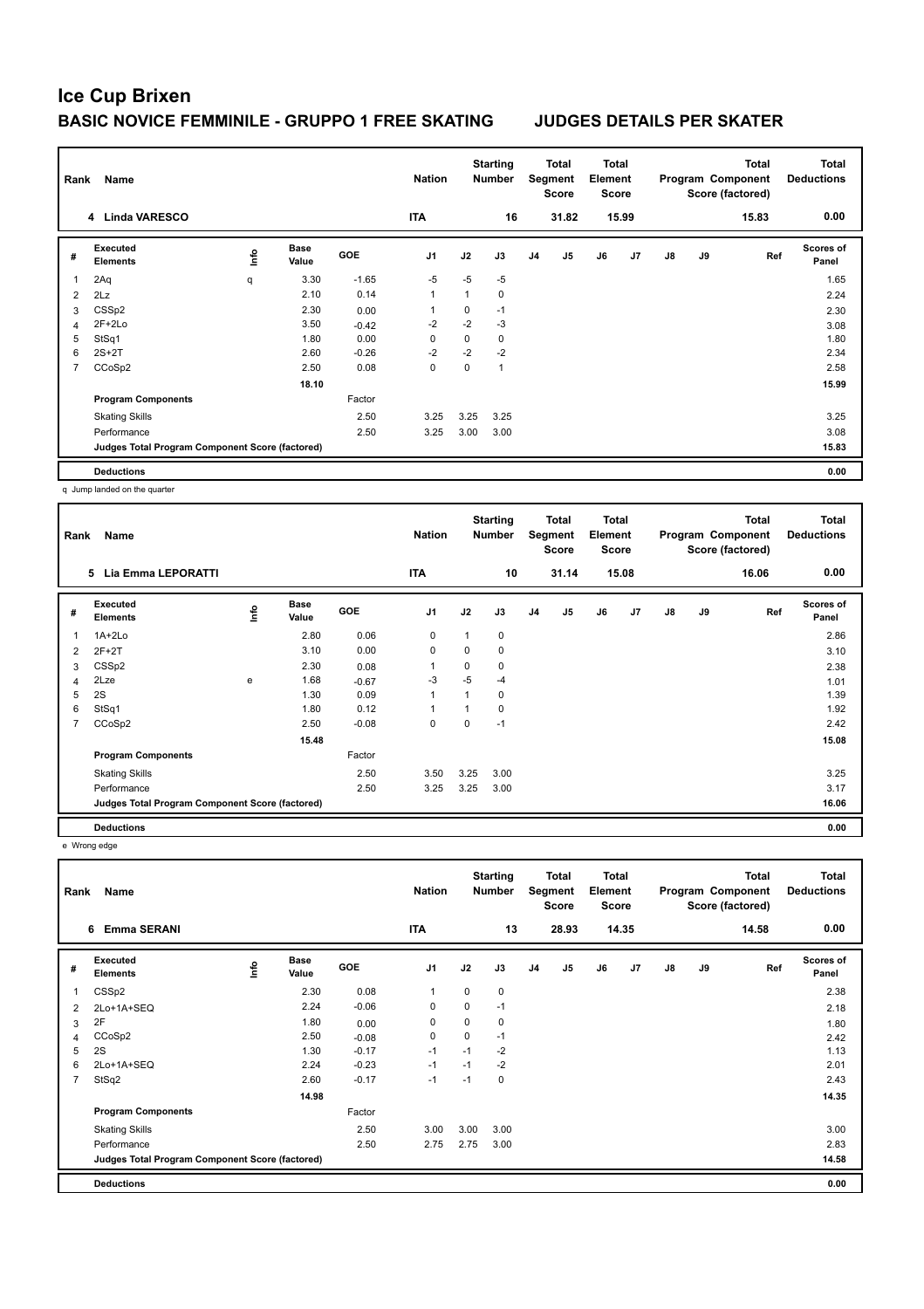| Rank                    | Name                                            |             |                      |         | <b>Nation</b> |              | <b>Starting</b><br>Number        |                | <b>Total</b><br>Segment<br>Score | <b>Total</b><br>Element<br><b>Score</b> |       |    |    | <b>Total</b><br>Program Component<br>Score (factored) | <b>Total</b><br><b>Deductions</b> |
|-------------------------|-------------------------------------------------|-------------|----------------------|---------|---------------|--------------|----------------------------------|----------------|----------------------------------|-----------------------------------------|-------|----|----|-------------------------------------------------------|-----------------------------------|
|                         | 7 Sophia SOMMAVILLA                             |             |                      |         | <b>ITA</b>    |              | 19                               |                | 28.14                            |                                         | 13.34 |    |    | 14.80                                                 | 0.00                              |
| #                       | Executed<br><b>Elements</b>                     | Life        | <b>Base</b><br>Value | GOE     | J1            | J2           | J3                               | J <sub>4</sub> | J5                               | J6                                      | J7    | J8 | J9 | Ref                                                   | Scores of<br>Panel                |
| 1                       | $2S+2Lo$                                        |             | 3.00                 | $-0.17$ | $-1$          | $-1$         | $-1$                             |                |                                  |                                         |       |    |    |                                                       | 2.83                              |
| 2                       | $1A+1Lo$                                        |             | 1.60                 | 0.00    | 0             | $\mathsf 0$  | 0                                |                |                                  |                                         |       |    |    |                                                       | 1.60                              |
| 3                       | 2Lo                                             |             | 1.70                 | 0.00    | 0             | 0            | 0                                |                |                                  |                                         |       |    |    |                                                       | 1.70                              |
| 4                       | CCoSp2V                                         |             | 1.88                 | 0.13    | 1             | $\mathbf{1}$ | 0                                |                |                                  |                                         |       |    |    |                                                       | 2.01                              |
| 5                       | 1A                                              |             | 1.10                 | 0.00    | $\mathbf 0$   | 0            | $\mathbf 0$                      |                |                                  |                                         |       |    |    |                                                       | 1.10                              |
| 6                       | StSq1                                           |             | 1.80                 | 0.00    | 0             | 0            | $\mathbf 0$                      |                |                                  |                                         |       |    |    |                                                       | 1.80                              |
| $\overline{7}$          | CSSp2                                           |             | 2.30                 | 0.00    | 0             | $\mathsf 0$  | $\mathbf 0$                      |                |                                  |                                         |       |    |    |                                                       | 2.30                              |
|                         |                                                 |             | 13.38                |         |               |              |                                  |                |                                  |                                         |       |    |    |                                                       | 13.34                             |
|                         | <b>Program Components</b>                       |             |                      | Factor  |               |              |                                  |                |                                  |                                         |       |    |    |                                                       |                                   |
|                         | <b>Skating Skills</b>                           |             |                      | 2.50    | 3.00          | 2.75         | 3.00                             |                |                                  |                                         |       |    |    |                                                       | 2.92                              |
|                         | Performance                                     |             |                      | 2.50    | 3.00          | 3.00         | 3.00                             |                |                                  |                                         |       |    |    |                                                       | 3.00                              |
|                         | Judges Total Program Component Score (factored) |             |                      |         |               |              |                                  |                |                                  |                                         |       |    |    |                                                       | 14.80                             |
|                         | <b>Deductions</b>                               |             |                      |         |               |              |                                  |                |                                  |                                         |       |    |    |                                                       | 0.00                              |
|                         |                                                 |             |                      |         |               |              |                                  |                |                                  |                                         |       |    |    |                                                       |                                   |
| Rank                    | Name                                            |             |                      |         | <b>Nation</b> |              | <b>Starting</b><br><b>Number</b> |                | Total<br>Segment<br><b>Score</b> | <b>Total</b><br>Element<br><b>Score</b> |       |    |    | <b>Total</b><br>Program Component<br>Score (factored) | <b>Total</b><br><b>Deductions</b> |
|                         | 8 Sofia RIZZELLO                                |             |                      |         | <b>ITA</b>    |              | 18                               |                | 27.72                            |                                         | 13.96 |    |    | 13.76                                                 | 0.00                              |
| #                       | Executed<br><b>Elements</b>                     | <u>Info</u> | <b>Base</b><br>Value | GOE     | J1            | J2           | J3                               | J4             | J5                               | J6                                      | J7    | J8 | J9 | Ref                                                   | Scores of<br>Panel                |
| 1                       | 1A+2Lo<<                                        | <<          | 1.60                 | $-0.48$ | $-4$          | $-4$         | $-5$                             |                |                                  |                                         |       |    |    |                                                       | 1.12                              |
| $\overline{\mathbf{c}}$ |                                                 |             |                      |         |               |              |                                  |                |                                  |                                         |       |    |    |                                                       |                                   |
|                         | 2Lz                                             |             | 2.10                 | 0.14    | 1             | 1            | 0                                |                |                                  |                                         |       |    |    |                                                       | 2.24                              |
| 3                       | 2F+1A+SEQ                                       |             | 2.32                 | 0.00    | 0             | 0            | 0                                |                |                                  |                                         |       |    |    |                                                       | 2.32                              |
| $\overline{4}$          | CCoSp2                                          |             | 2.50                 | 0.00    | 0             | 0            | 0                                |                |                                  |                                         |       |    |    |                                                       | 2.50                              |
| 5                       | 2F                                              |             | 1.80                 | $-0.06$ | $-1$          | 0            | 0                                |                |                                  |                                         |       |    |    |                                                       | 1.74                              |
| 6                       | StSq1                                           |             | 1.80                 | $-0.06$ | 0             | $-1$         | 0                                |                |                                  |                                         |       |    |    |                                                       | 1.74                              |
| $\overline{7}$          | CSSp2                                           |             | 2.30                 | 0.00    | 0             | $\mathbf 0$  | $\mathbf 0$                      |                |                                  |                                         |       |    |    |                                                       | 2.30                              |
|                         |                                                 |             | 14.42                |         |               |              |                                  |                |                                  |                                         |       |    |    |                                                       | 13.96                             |
|                         | <b>Program Components</b>                       |             |                      | Factor  |               |              |                                  |                |                                  |                                         |       |    |    |                                                       |                                   |
|                         | <b>Skating Skills</b>                           |             |                      | 2.50    | 2.75          | 2.50         | 3.00                             |                |                                  |                                         |       |    |    |                                                       | 2.75                              |
|                         | Performance                                     |             |                      | 2.50    | 2.50          | 2.50         | 3.25                             |                |                                  |                                         |       |    |    |                                                       | 2.75                              |
|                         | Judges Total Program Component Score (factored) |             |                      |         |               |              |                                  |                |                                  |                                         |       |    |    |                                                       | 13.76                             |
|                         | <b>Deductions</b>                               |             |                      |         |               |              |                                  |                |                                  |                                         |       |    |    |                                                       | 0.00                              |
|                         | << Downgraded jump                              |             |                      |         |               |              |                                  |                |                                  |                                         |       |    |    |                                                       |                                   |
| Rank                    | Name                                            |             |                      |         | <b>Nation</b> |              | <b>Starting</b><br><b>Number</b> |                | <b>Total</b><br>Segment<br>Score | Total<br>Element<br>Score               |       |    |    | <b>Total</b><br>Program Component<br>Score (factored) | <b>Total</b><br><b>Deductions</b> |
|                         | 9 Ilaria ROMANI                                 |             |                      |         | <b>ITA</b>    |              | 3                                |                | 27.53                            |                                         | 13.03 |    |    | 15.00                                                 | $-0.50$                           |
| #                       | Executed<br><b>Elements</b>                     | Info        | <b>Base</b><br>Value | GOE     | J1            | J2           | J3                               | J4             | J5                               | J6                                      | J7    | J8 | J9 | Ref                                                   | Scores of<br>Panel                |

| Rank           | Name                                            |         |                      |            | <b>Nation</b>  |          | <b>Starting</b><br><b>Number</b> |                | <b>Total</b><br>Segment<br><b>Score</b> | <b>Total</b><br>Element<br><b>Score</b> |       |               |    | <b>Total</b><br>Program Component<br>Score (factored) | <b>Total</b><br><b>Deductions</b> |
|----------------|-------------------------------------------------|---------|----------------------|------------|----------------|----------|----------------------------------|----------------|-----------------------------------------|-----------------------------------------|-------|---------------|----|-------------------------------------------------------|-----------------------------------|
|                | <b>Ilaria ROMANI</b><br>9                       |         |                      |            | <b>ITA</b>     |          | 3                                |                | 27.53                                   |                                         | 13.03 |               |    | 15.00                                                 | $-0.50$                           |
| #              | Executed<br><b>Elements</b>                     | ۴ů      | <b>Base</b><br>Value | <b>GOE</b> | J <sub>1</sub> | J2       | J3                               | J <sub>4</sub> | J <sub>5</sub>                          | J6                                      | J7    | $\mathsf{J}8$ | J9 | Ref                                                   | Scores of<br>Panel                |
| 1              | 2Lz                                             |         | 2.10                 | $-0.07$    | 0              | 0        | $-1$                             |                |                                         |                                         |       |               |    |                                                       | 2.03                              |
| 2              | $2F+1T$                                         |         | 2.20                 | $-0.06$    | $-1$           | 0        | 0                                |                |                                         |                                         |       |               |    |                                                       | 2.14                              |
| 3              | StSqB                                           |         | 1.50                 | $-0.05$    | 0              | $-1$     | 0                                |                |                                         |                                         |       |               |    |                                                       | 1.45                              |
| 4              | $1A+2Lo<$                                       | $\,<\,$ | 2.46                 | $-0.68$    | $-5$           | $-5$     | -5                               |                |                                         |                                         |       |               |    |                                                       | 1.78                              |
| 5              | 2Lz!                                            |         | 2.10                 | $-0.49$    | $-3$           | $-2$     | $-2$                             |                |                                         |                                         |       |               |    |                                                       | 1.61                              |
| 6              | CCoSp2                                          |         | 2.50                 | $-0.08$    | $\Omega$       | $\Omega$ | $-1$                             |                |                                         |                                         |       |               |    |                                                       | 2.42                              |
| $\overline{7}$ | SSp2                                            |         | 1.60                 | 0.00       | 0              | 0        | $\mathbf 0$                      |                |                                         |                                         |       |               |    |                                                       | 1.60                              |
|                |                                                 |         | 14.46                |            |                |          |                                  |                |                                         |                                         |       |               |    |                                                       | 13.03                             |
|                | <b>Program Components</b>                       |         |                      | Factor     |                |          |                                  |                |                                         |                                         |       |               |    |                                                       |                                   |
|                | <b>Skating Skills</b>                           |         |                      | 2.50       | 3.00           | 2.75     | 3.50                             |                |                                         |                                         |       |               |    |                                                       | 3.08                              |
|                | Performance                                     |         |                      | 2.50       | 2.75           | 2.75     | 3.25                             |                |                                         |                                         |       |               |    |                                                       | 2.92                              |
|                | Judges Total Program Component Score (factored) |         |                      |            |                |          |                                  |                |                                         |                                         |       |               |    |                                                       | 15.00                             |
|                | <b>Deductions</b>                               |         | Falls:               | $-0.50$    |                |          |                                  |                |                                         |                                         |       |               |    |                                                       | $-0.50$                           |
|                | .<br>.                                          |         |                      |            |                |          |                                  |                |                                         |                                         |       |               |    |                                                       |                                   |

< Under-rotated jump ! Not clear edge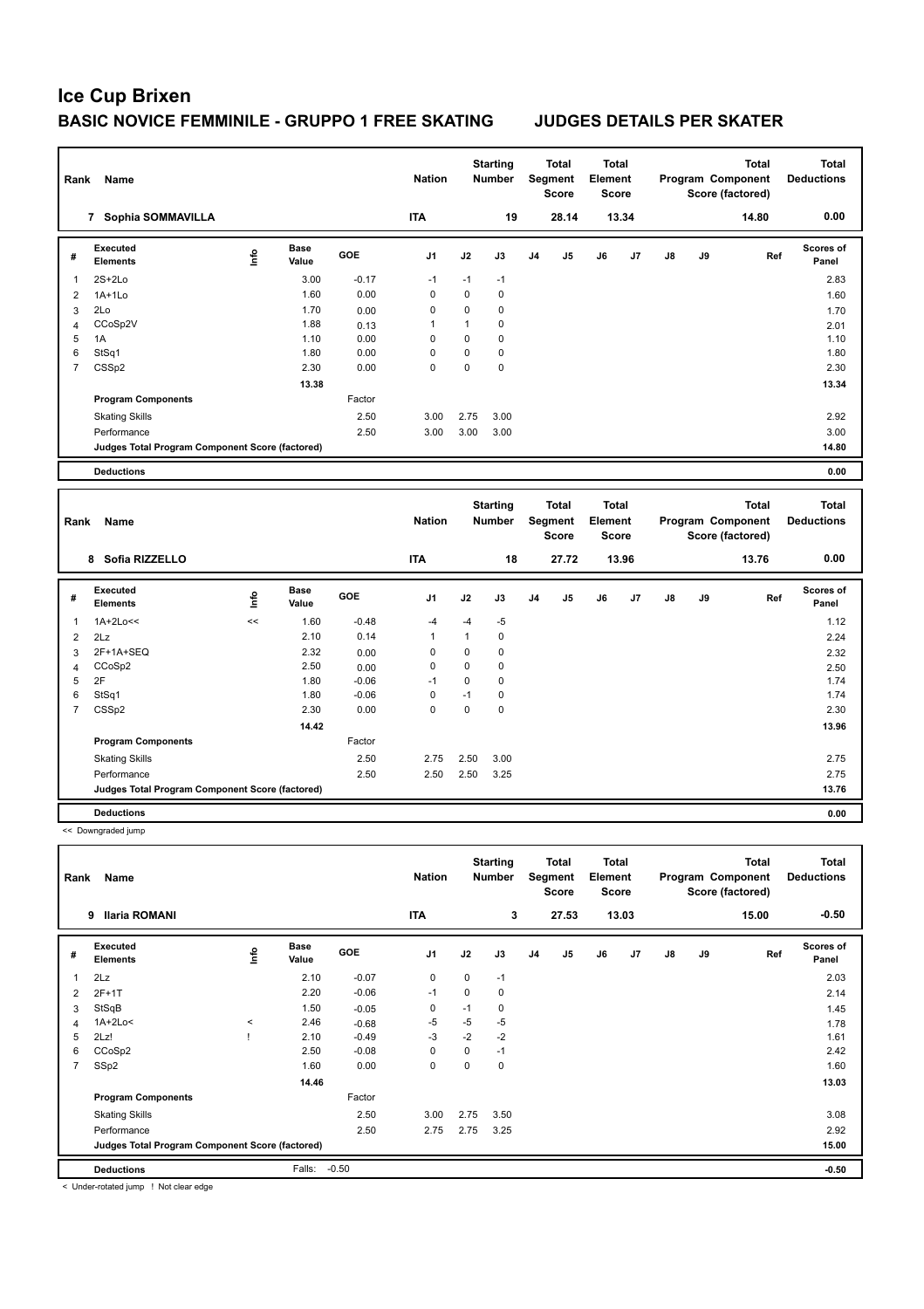| Rank           | Name                                            |         |                      |            | <b>Nation</b>  |      | <b>Starting</b><br><b>Number</b> |                | Total<br>Segment<br><b>Score</b> | Total<br>Element<br>Score |       |               |    | Total<br>Program Component<br>Score (factored) | <b>Total</b><br><b>Deductions</b> |
|----------------|-------------------------------------------------|---------|----------------------|------------|----------------|------|----------------------------------|----------------|----------------------------------|---------------------------|-------|---------------|----|------------------------------------------------|-----------------------------------|
| 10             | <b>Maja AGNELLI</b>                             |         |                      |            | <b>ITA</b>     |      | 9                                |                | 25.38                            |                           | 11.82 |               |    | 13.56                                          | 0.00                              |
| #              | Executed<br><b>Elements</b>                     | ١nfo    | <b>Base</b><br>Value | <b>GOE</b> | J <sub>1</sub> | J2   | J3                               | J <sub>4</sub> | J <sub>5</sub>                   | J6                        | J7    | $\mathsf{J}8$ | J9 | Ref                                            | <b>Scores of</b><br>Panel         |
| $\overline{1}$ | $1F+2Lo<$                                       | $\prec$ | 1.86                 | $-0.36$    | $-3$           | $-3$ | $-2$                             |                |                                  |                           |       |               |    |                                                | 1.50                              |
| 2              | 1A+1A+SEQ                                       |         | 1.76                 | $-0.15$    | $-1$           | $-1$ | $-2$                             |                |                                  |                           |       |               |    |                                                | 1.61                              |
| 3              | 2Lo<                                            | $\,<$   | 1.36                 | $-0.32$    | $-3$           | $-2$ | $-2$                             |                |                                  |                           |       |               |    |                                                | 1.04                              |
| 4              | CCoSp2                                          |         | 2.50                 | $-0.42$    | $-1$           | $-1$ | $-3$                             |                |                                  |                           |       |               |    |                                                | 2.08                              |
| 5              | StSq2                                           |         | 2.60                 | 0.09       | 0              | 0    | $\mathbf{1}$                     |                |                                  |                           |       |               |    |                                                | 2.69                              |
| 6              | 2S                                              |         | 1.30                 | 0.00       | 0              | 0    | 0                                |                |                                  |                           |       |               |    |                                                | 1.30                              |
| 7              | SSp2                                            |         | 1.60                 | 0.00       | 0              | 0    | $\mathbf 0$                      |                |                                  |                           |       |               |    |                                                | 1.60                              |
|                |                                                 |         | 12.98                |            |                |      |                                  |                |                                  |                           |       |               |    |                                                | 11.82                             |
|                | <b>Program Components</b>                       |         |                      | Factor     |                |      |                                  |                |                                  |                           |       |               |    |                                                |                                   |
|                | <b>Skating Skills</b>                           |         |                      | 2.50       | 2.50           | 2.25 | 3.25                             |                |                                  |                           |       |               |    |                                                | 2.67                              |
|                | Performance                                     |         |                      | 2.50       | 2.75           | 2.50 | 3.00                             |                |                                  |                           |       |               |    |                                                | 2.75                              |
|                | Judges Total Program Component Score (factored) |         |                      |            |                |      |                                  |                |                                  |                           |       |               |    |                                                | 13.56                             |
|                | <b>Deductions</b>                               |         |                      |            |                |      |                                  |                |                                  |                           |       |               |    |                                                | 0.00                              |

< Under-rotated jump

| Rank           | Name                                            |      |                      |            | <b>Nation</b>  |          | <b>Starting</b><br>Number |                | Total<br>Segment<br><b>Score</b> | Total<br>Element<br><b>Score</b> |       |               |    | <b>Total</b><br>Program Component<br>Score (factored) | <b>Total</b><br><b>Deductions</b> |
|----------------|-------------------------------------------------|------|----------------------|------------|----------------|----------|---------------------------|----------------|----------------------------------|----------------------------------|-------|---------------|----|-------------------------------------------------------|-----------------------------------|
|                | <b>Luisa PEGORETTI</b><br>11                    |      |                      |            | <b>ITA</b>     |          | 4                         |                | 25.06                            |                                  | 12.00 |               |    | 13.56                                                 | $-0.50$                           |
| #              | Executed<br><b>Elements</b>                     | ١nfo | <b>Base</b><br>Value | <b>GOE</b> | J <sub>1</sub> | J2       | J3                        | J <sub>4</sub> | J <sub>5</sub>                   | J6                               | J7    | $\mathsf{J}8$ | J9 | Ref                                                   | Scores of<br>Panel                |
| 1              | SSp2                                            |      | 1.60                 | 0.00       | 0              | 0        | 0                         |                |                                  |                                  |       |               |    |                                                       | 1.60                              |
| $\overline{2}$ | $1A+2Lo$                                        |      | 2.80                 | $-0.85$    | $-5$           | -5       | $-5$                      |                |                                  |                                  |       |               |    |                                                       | 1.95                              |
| 3              | StSq1                                           |      | 1.80                 | $-0.18$    | $-1$           | $-1$     | $-1$                      |                |                                  |                                  |       |               |    |                                                       | 1.62                              |
| 4              | $2Lo+1T$                                        |      | 2.10                 | 0.00       | 0              | 0        | 0                         |                |                                  |                                  |       |               |    |                                                       | 2.10                              |
| 5              | CCoSp1                                          |      | 2.00                 | 0.13       |                | 1        | 0                         |                |                                  |                                  |       |               |    |                                                       | 2.13                              |
| 6              | 2S                                              |      | 1.30                 | 0.00       | 0              | $\Omega$ | 0                         |                |                                  |                                  |       |               |    |                                                       | 1.30                              |
| $\overline{7}$ | 2T                                              |      | 1.30                 | 0.00       | $\mathbf 0$    | 0        | 0                         |                |                                  |                                  |       |               |    |                                                       | 1.30                              |
|                |                                                 |      | 12.90                |            |                |          |                           |                |                                  |                                  |       |               |    |                                                       | 12.00                             |
|                | <b>Program Components</b>                       |      |                      | Factor     |                |          |                           |                |                                  |                                  |       |               |    |                                                       |                                   |
|                | <b>Skating Skills</b>                           |      |                      | 2.50       | 2.75           | 2.50     | 3.00                      |                |                                  |                                  |       |               |    |                                                       | 2.75                              |
|                | Performance                                     |      |                      | 2.50       | 2.50           | 2.50     | 3.00                      |                |                                  |                                  |       |               |    |                                                       | 2.67                              |
|                | Judges Total Program Component Score (factored) |      |                      |            |                |          |                           |                |                                  |                                  |       |               |    |                                                       | 13.56                             |
|                | <b>Deductions</b>                               |      | Falls:               | $-0.50$    |                |          |                           |                |                                  |                                  |       |               |    |                                                       | $-0.50$                           |

| Rank           | <b>Name</b>                                     |             |                      |            | <b>Nation</b>  |      | <b>Starting</b><br><b>Number</b> |                | Total<br>Segment<br><b>Score</b> | <b>Total</b><br>Element<br><b>Score</b> |       |               |    | Total<br>Program Component<br>Score (factored) | <b>Total</b><br><b>Deductions</b> |
|----------------|-------------------------------------------------|-------------|----------------------|------------|----------------|------|----------------------------------|----------------|----------------------------------|-----------------------------------------|-------|---------------|----|------------------------------------------------|-----------------------------------|
|                | <b>Chiara FECCHIO</b><br>12                     |             |                      |            | <b>ITA</b>     |      | 5                                |                | 23.39                            |                                         | 10.76 |               |    | 13.13                                          | $-0.50$                           |
| #              | Executed<br><b>Elements</b>                     | <b>Info</b> | <b>Base</b><br>Value | <b>GOE</b> | J <sub>1</sub> | J2   | J3                               | J <sub>4</sub> | J5                               | J6                                      | J7    | $\mathsf{J}8$ | J9 | Ref                                            | Scores of<br>Panel                |
| 1              | $1A+2Lo<$                                       | $\prec$     | 2.46                 | $-0.32$    | $-3$           | $-2$ | $-2$                             |                |                                  |                                         |       |               |    |                                                | 2.14                              |
| $\overline{2}$ | 1S                                              |             | 0.40                 | $-0.04$    | $-1$           | $-1$ | $-1$                             |                |                                  |                                         |       |               |    |                                                | 0.36                              |
| 3              | 2Lo<                                            | $\,<\,$     | 1.36                 | $-0.27$    | $-2$           | $-2$ | $-2$                             |                |                                  |                                         |       |               |    |                                                | 1.09                              |
| 4              | CSSp2                                           |             | 2.30                 | $-0.15$    | $-1$           | $-1$ | 0                                |                |                                  |                                         |       |               |    |                                                | 2.15                              |
| 5              | $2F+2T<<$                                       | <<          | 2.20                 | $-0.90$    | $-5$           | $-5$ | $-5$                             |                |                                  |                                         |       |               |    |                                                | 1.30                              |
| 6              | StSqB                                           |             | 1.50                 | $-0.20$    | $-1$           | $-2$ | $-1$                             |                |                                  |                                         |       |               |    |                                                | 1.30                              |
| $\overline{7}$ | CCoSp2                                          |             | 2.50                 | $-0.08$    | 0              | $-1$ | 0                                |                |                                  |                                         |       |               |    |                                                | 2.42                              |
|                |                                                 |             | 12.72                |            |                |      |                                  |                |                                  |                                         |       |               |    |                                                | 10.76                             |
|                | <b>Program Components</b>                       |             |                      | Factor     |                |      |                                  |                |                                  |                                         |       |               |    |                                                |                                   |
|                | <b>Skating Skills</b>                           |             |                      | 2.50       | 2.50           | 2.50 | 3.00                             |                |                                  |                                         |       |               |    |                                                | 2.67                              |
|                | Performance                                     |             |                      | 2.50       | 2.25           | 2.50 | 3.00                             |                |                                  |                                         |       |               |    |                                                | 2.58                              |
|                | Judges Total Program Component Score (factored) |             |                      |            |                |      |                                  |                |                                  |                                         |       |               |    |                                                | 13.13                             |
|                | <b>Deductions</b>                               |             | Falls:               | $-0.50$    |                |      |                                  |                |                                  |                                         |       |               |    |                                                | $-0.50$                           |

< Under-rotated jump << Downgraded jump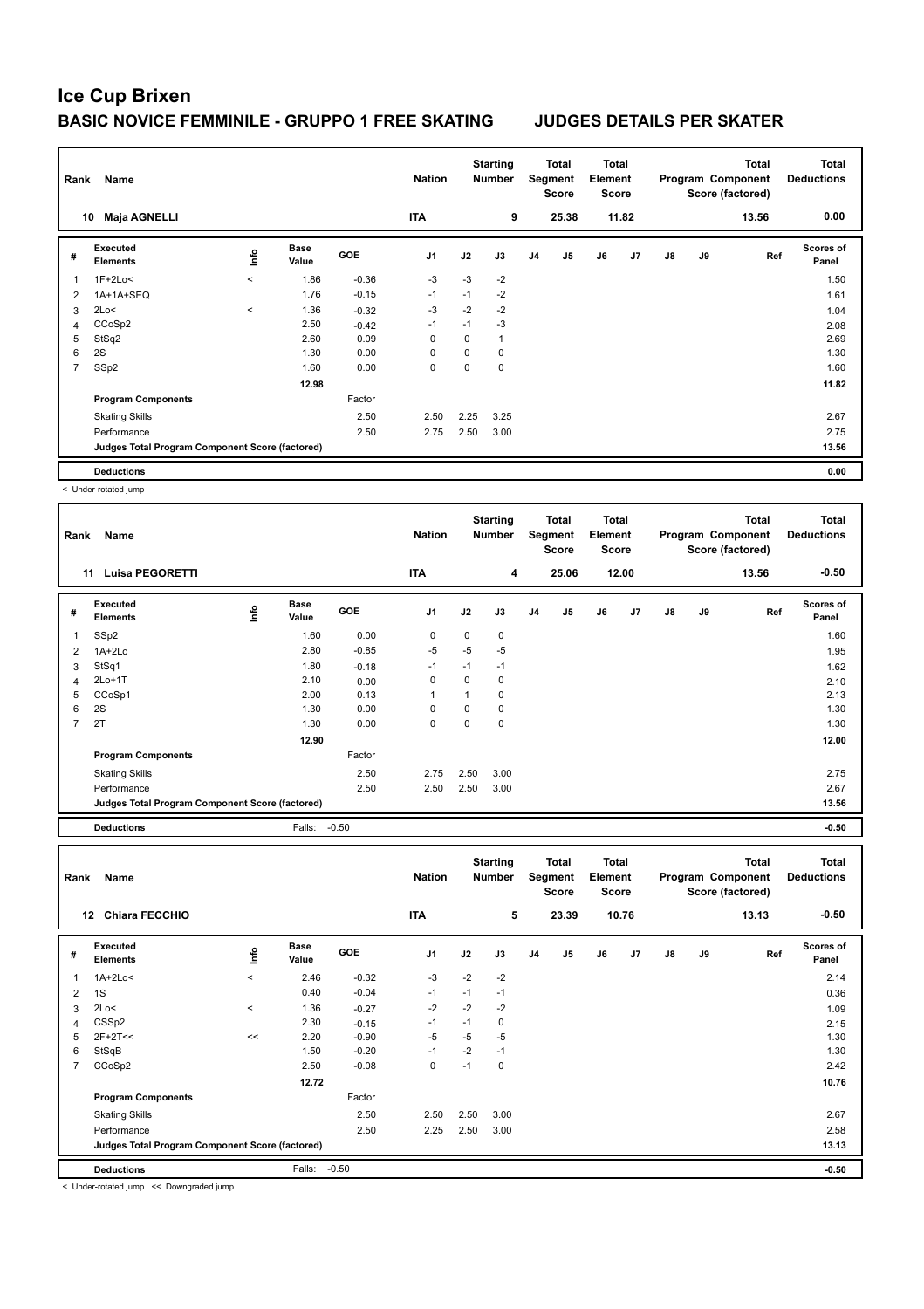| Rank           | Name                                            |         |                      |            | <b>Nation</b>  |      | <b>Starting</b><br><b>Number</b> |                | <b>Total</b><br>Segment<br><b>Score</b> | <b>Total</b><br>Element<br><b>Score</b> |       |               |    | <b>Total</b><br>Program Component<br>Score (factored) | <b>Total</b><br><b>Deductions</b> |
|----------------|-------------------------------------------------|---------|----------------------|------------|----------------|------|----------------------------------|----------------|-----------------------------------------|-----------------------------------------|-------|---------------|----|-------------------------------------------------------|-----------------------------------|
|                | <b>Jenny DELUGAN</b><br>13                      |         |                      |            | <b>ITA</b>     |      | 1                                |                | 23.11                                   |                                         | 11.23 |               |    | 11.88                                                 | 0.00                              |
| #              | Executed<br><b>Elements</b>                     | ١nf٥    | <b>Base</b><br>Value | <b>GOE</b> | J <sub>1</sub> | J2   | J3                               | J <sub>4</sub> | J <sub>5</sub>                          | J6                                      | J7    | $\mathsf{J}8$ | J9 | Ref                                                   | <b>Scores of</b><br>Panel         |
|                | $2Lo+2T<$                                       | $\prec$ | 2.74                 | $-0.68$    | $-4$           | $-4$ | $-4$                             |                |                                         |                                         |       |               |    |                                                       | 2.06                              |
| $\overline{2}$ | 2Loq                                            | q       | 1.70                 | $-0.51$    | -3             | $-3$ | $-3$                             |                |                                         |                                         |       |               |    |                                                       | 1.19                              |
| 3              | FCCSp2                                          |         | 2.30                 | $-0.54$    | $-3$           | $-2$ | $-2$                             |                |                                         |                                         |       |               |    |                                                       | 1.76                              |
| 4              | 2S                                              |         | 1.30                 | $-0.39$    | -3             | $-3$ | $-3$                             |                |                                         |                                         |       |               |    |                                                       | 0.91                              |
| 5              | 1A+1A+SEQ                                       |         | 1.76                 | 0.00       | 0              | 0    | 0                                |                |                                         |                                         |       |               |    |                                                       | 1.76                              |
| 6              | CCoSp2                                          |         | 2.50                 | $-0.25$    | $-1$           | $-1$ | $-1$                             |                |                                         |                                         |       |               |    |                                                       | 2.25                              |
| $\overline{7}$ | StSqB                                           |         | 1.50                 | $-0.20$    | $-2$           | $-2$ | 0                                |                |                                         |                                         |       |               |    |                                                       | 1.30                              |
|                |                                                 |         | 13.80                |            |                |      |                                  |                |                                         |                                         |       |               |    |                                                       | 11.23                             |
|                | <b>Program Components</b>                       |         |                      | Factor     |                |      |                                  |                |                                         |                                         |       |               |    |                                                       |                                   |
|                | <b>Skating Skills</b>                           |         |                      | 2.50       | 2.50           | 2.50 | 2.50                             |                |                                         |                                         |       |               |    |                                                       | 2.50                              |
|                | Performance                                     |         |                      | 2.50       | 2.25           | 2.25 | 2.25                             |                |                                         |                                         |       |               |    |                                                       | 2.25                              |
|                | Judges Total Program Component Score (factored) |         |                      |            |                |      |                                  |                |                                         |                                         |       |               |    |                                                       | 11.88                             |
|                | <b>Deductions</b>                               |         |                      |            |                |      |                                  |                |                                         |                                         |       |               |    |                                                       | 0.00                              |

< Under-rotated jump q Jump landed on the quarter

| Rank | Name                                            |         |                      |         | <b>Nation</b>  |      | <b>Starting</b><br><b>Number</b> |                | <b>Total</b><br>Segment<br><b>Score</b> | <b>Total</b><br>Element<br><b>Score</b> |       |    |    | <b>Total</b><br>Program Component<br>Score (factored) | <b>Total</b><br><b>Deductions</b> |
|------|-------------------------------------------------|---------|----------------------|---------|----------------|------|----------------------------------|----------------|-----------------------------------------|-----------------------------------------|-------|----|----|-------------------------------------------------------|-----------------------------------|
|      | <b>Elena ZANOL</b><br>14                        |         |                      |         | <b>ITA</b>     |      | 14                               |                | 22.50                                   |                                         | 11.04 |    |    | 11.46                                                 | 0.00                              |
| #    | <b>Executed</b><br><b>Elements</b>              | ١nfo    | <b>Base</b><br>Value | GOE     | J <sub>1</sub> | J2   | J3                               | J <sub>4</sub> | J <sub>5</sub>                          | J6                                      | J7    | J8 | J9 | Ref                                                   | <b>Scores of</b><br>Panel         |
| 1    | 2S+1A+SEQ                                       |         | 1.92                 | $-0.26$ | $-1$           | $-2$ | $-3$                             |                |                                         |                                         |       |    |    |                                                       | 1.66                              |
| 2    | CCoSp2                                          |         | 2.50                 | $-0.25$ | $-1$           | $-1$ | $-1$                             |                |                                         |                                         |       |    |    |                                                       | 2.25                              |
| 3    | 2Tq+1A+SEQ                                      | q       | 1.92                 | $-0.39$ | -3             | $-2$ | $-4$                             |                |                                         |                                         |       |    |    |                                                       | 1.53                              |
| 4    | 2Lo<                                            | $\prec$ | 1.36                 | $-0.36$ | $-3$           | $-2$ | $-3$                             |                |                                         |                                         |       |    |    |                                                       | 1.00                              |
| 5    | StSqB                                           |         | 1.50                 | $-0.20$ | $-2$           | $-2$ | 0                                |                |                                         |                                         |       |    |    |                                                       | 1.30                              |
| 6    | 2Sq                                             | q       | 1.30                 | $-0.30$ | $-2$           | $-2$ | $-3$                             |                |                                         |                                         |       |    |    |                                                       | 1.00                              |
| 7    | CSSp2                                           |         | 2.30                 | 0.00    | $\mathbf 0$    | 0    | 0                                |                |                                         |                                         |       |    |    |                                                       | 2.30                              |
|      |                                                 |         | 12.80                |         |                |      |                                  |                |                                         |                                         |       |    |    |                                                       | 11.04                             |
|      | <b>Program Components</b>                       |         |                      | Factor  |                |      |                                  |                |                                         |                                         |       |    |    |                                                       |                                   |
|      | <b>Skating Skills</b>                           |         |                      | 2.50    | 2.25           | 2.25 | 2.50                             |                |                                         |                                         |       |    |    |                                                       | 2.33                              |
|      | Performance                                     |         |                      | 2.50    | 2.25           | 2.50 | 2.00                             |                |                                         |                                         |       |    |    |                                                       | 2.25                              |
|      | Judges Total Program Component Score (factored) |         |                      |         |                |      |                                  |                |                                         |                                         |       |    |    |                                                       | 11.46                             |
|      | <b>Deductions</b>                               |         |                      |         |                |      |                                  |                |                                         |                                         |       |    |    |                                                       | 0.00                              |

< Under-rotated jump q Jump landed on the quarter

| <b>Name</b><br>Rank |                                                 |      |                      |         | <b>Nation</b>  |      | <b>Starting</b><br><b>Number</b> | Total<br>Segment<br><b>Score</b> |                | <b>Total</b><br>Element<br><b>Score</b> |      | <b>Total</b><br>Program Component<br>Score (factored) |    |       | Total<br><b>Deductions</b> |
|---------------------|-------------------------------------------------|------|----------------------|---------|----------------|------|----------------------------------|----------------------------------|----------------|-----------------------------------------|------|-------------------------------------------------------|----|-------|----------------------------|
| 15                  | <b>Emma EBNER</b>                               |      |                      |         | <b>ITA</b>     |      | 17                               |                                  | 22.25          |                                         | 9.75 |                                                       |    | 12.50 | 0.00                       |
| #                   | Executed<br><b>Elements</b>                     | ١nf٥ | <b>Base</b><br>Value | GOE     | J <sub>1</sub> | J2   | J3                               | J <sub>4</sub>                   | J <sub>5</sub> | J6                                      | J7   | $\mathsf{J}8$                                         | J9 | Ref   | <b>Scores of</b><br>Panel  |
| 1                   | CCoSp2                                          |      | 2.50                 | $-0.25$ | $\mathbf 0$    | $-1$ | $-2$                             |                                  |                |                                         |      |                                                       |    |       | 2.25                       |
| 2                   | 2S                                              |      | 1.30                 | $-0.26$ | $-2$           | $-2$ | $-2$                             |                                  |                |                                         |      |                                                       |    |       | 1.04                       |
| 3                   | 2F<<                                            | <<   | 0.50                 | $-0.22$ | $-5$           | $-4$ | $-4$                             |                                  |                |                                         |      |                                                       |    |       | 0.28                       |
| 4                   | 2T+1A+SEQ                                       |      | 1.92                 | 0.00    | 0              | 0    | 0                                |                                  |                |                                         |      |                                                       |    |       | 1.92                       |
| 5                   | 2Tq+1A+SEQ                                      | q    | 1.92                 | $-0.30$ | $-2$           | $-2$ | $-3$                             |                                  |                |                                         |      |                                                       |    |       | 1.62                       |
| 6                   | StSqB                                           |      | 1.50                 | $-0.25$ | $-2$           | $-2$ | $-1$                             |                                  |                |                                         |      |                                                       |    |       | 1.25                       |
| $\overline{7}$      | SSp2                                            |      | 1.60                 | $-0.21$ | $-1$           | $-2$ | $-1$                             |                                  |                |                                         |      |                                                       |    |       | 1.39                       |
|                     |                                                 |      | 11.24                |         |                |      |                                  |                                  |                |                                         |      |                                                       |    |       | 9.75                       |
|                     | <b>Program Components</b>                       |      |                      | Factor  |                |      |                                  |                                  |                |                                         |      |                                                       |    |       |                            |
|                     | <b>Skating Skills</b>                           |      |                      | 2.50    | 2.50           | 2.25 | 3.00                             |                                  |                |                                         |      |                                                       |    |       | 2.58                       |
|                     | Performance                                     |      |                      | 2.50    | 2.25           | 2.25 | 2.75                             |                                  |                |                                         |      |                                                       |    |       | 2.42                       |
|                     | Judges Total Program Component Score (factored) |      |                      |         |                |      |                                  |                                  |                |                                         |      |                                                       |    |       | 12.50                      |
|                     | <b>Deductions</b>                               |      |                      |         |                |      |                                  |                                  |                |                                         |      |                                                       |    |       | 0.00                       |

<< Downgraded jump q Jump landed on the quarter